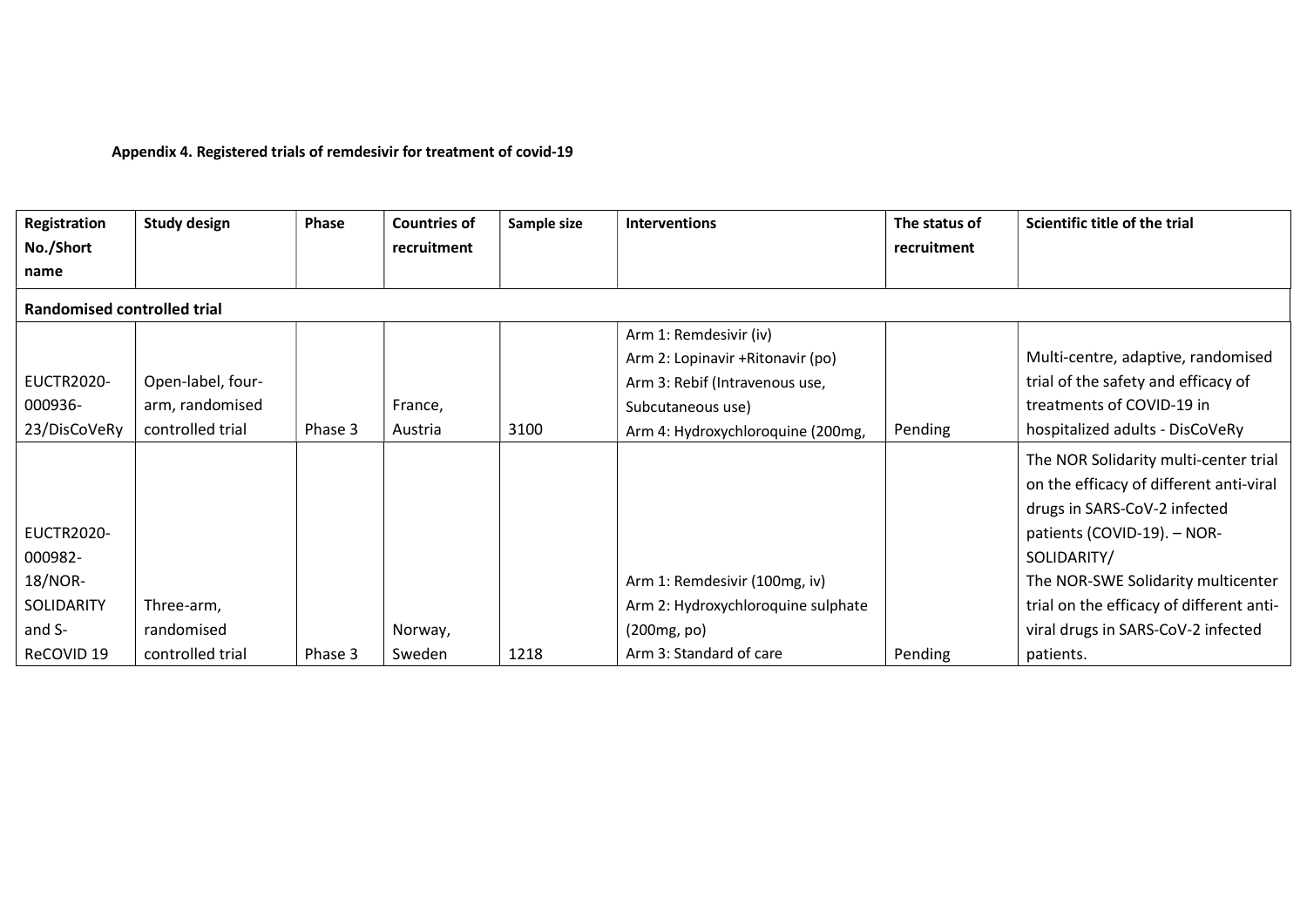| <b>EUCTR2020-</b><br>001366-<br>11/SOLIDARIT            | Open-label, five-<br>arm, randomised                    |         | Spain,<br>Lithuania,<br>Ireland, Italy,<br>Portugal,<br>Romania, |       | Arm 1: Remdesivir (100mg,<br>iv)+standard of care<br>Arm 2: Chloroquine (250mg,<br>po)+hydroxychloroquine (200mg,<br>po)+standard of care<br>Arm 3: Ritonavir/Lopinavir (200mg,<br>po) +standard of care<br>Arm 4: Interferon Beta A1 (152g,<br>parenteral use)+standard of care            |           | An international randomised trial of<br>additional treatments for COVID-19<br>in hospitalised patients who are all<br>receiving the local standard of care - |
|---------------------------------------------------------|---------------------------------------------------------|---------|------------------------------------------------------------------|-------|---------------------------------------------------------------------------------------------------------------------------------------------------------------------------------------------------------------------------------------------------------------------------------------------|-----------|--------------------------------------------------------------------------------------------------------------------------------------------------------------|
| Υ                                                       | controlled trial                                        | Phase 4 | Latvia                                                           | 10000 | Arm 5: Standard of care                                                                                                                                                                                                                                                                     | Pending   | Solidarity                                                                                                                                                   |
| <b>EUCTR2020-</b><br>001784-88-<br><b>FI/SOLIDARITY</b> | Open-label, two-<br>arm, randomised<br>controlled trial | Phase 3 | Finland                                                          | 582   | Arm 1: Remdisivir (iv)<br>Arm 2: Standard of care                                                                                                                                                                                                                                           | Pending   | WHO SOLIDARITY Finland: The<br>multi-center trial on the efficacy of<br>different anti-viral drugs in SARS-<br>CoV-2 infected patients (COVID-19) -          |
|                                                         |                                                         |         |                                                                  |       | Arm 1: Remdesivir (iv, qd, 10<br>days)+standard of care<br>Arm 2: Chloroquine or<br>Hydroxychloroquine (po, two loading<br>doses, then bid, 10 days)+standard of<br>care<br>Arm 3: Lopinavir with Ritonavir (bid,<br>po, 14 days)+standard of care<br>Arm 4: Lopinavir with Ritonavir (bid, |           | Randomised trial of additional<br>treatments for COVID-19 in                                                                                                 |
| IRCT20200405                                            | Open-label, five-                                       |         |                                                                  |       | po, 14 days)+Interferon (qd, iv, 6                                                                                                                                                                                                                                                          |           | hospitalized patients who are all                                                                                                                            |
| 046953N1/SO                                             | arm, randomised                                         |         |                                                                  |       | days)+standard of careArm 5:                                                                                                                                                                                                                                                                |           | receiving the local standard of care-                                                                                                                        |
| LIDARITY                                                | controlled trial                                        | Phase 3 | Iran                                                             | 3000  | Standard of care                                                                                                                                                                                                                                                                            | Completed | Iranian SOLIDARITY multicentre trial                                                                                                                         |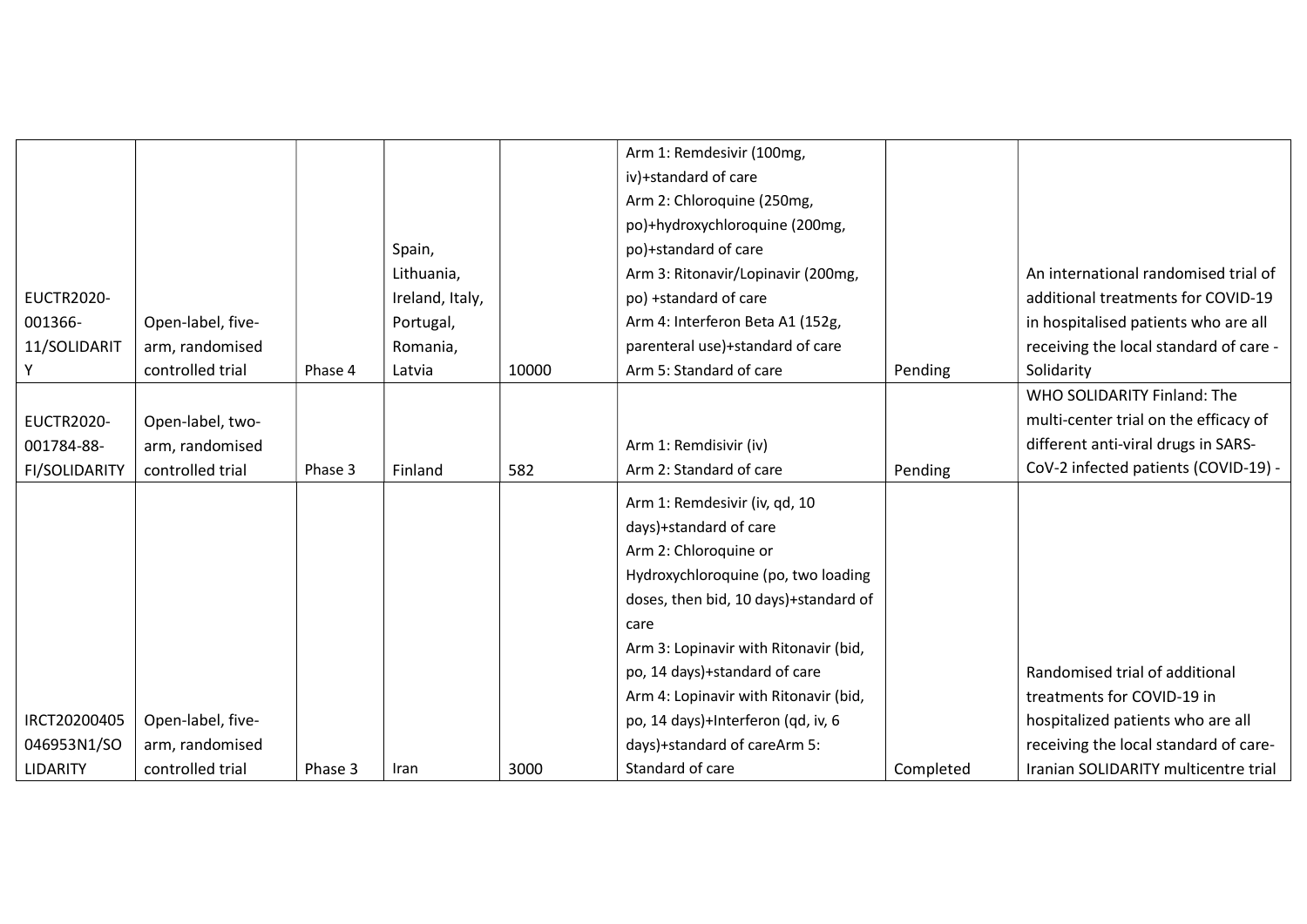|                     |                    |         | Argentina,      |          |                                        |                 |                                       |
|---------------------|--------------------|---------|-----------------|----------|----------------------------------------|-----------------|---------------------------------------|
|                     |                    |         | Brazil, Canada, |          |                                        |                 |                                       |
|                     |                    |         | Germany,        |          | Arm 1: Remdesivir (iv, qd, 10 days)    |                 |                                       |
|                     |                    |         | Honduras,       |          | +standard of care                      |                 |                                       |
|                     |                    |         | India,          |          | Arm 2: Chloroquine (po, two loading    |                 |                                       |
|                     |                    |         | Indonesia,      |          | doses, then bid, 10 days) or           |                 |                                       |
|                     |                    |         | Iran, Ireland,  |          | hydroxychloroquine (po, two loading    |                 |                                       |
|                     |                    |         | Israel, Italy,  |          | doses, then bid, 10 days) +standard of |                 |                                       |
|                     |                    |         | Kenya,          |          | care                                   |                 |                                       |
|                     |                    |         | Lebanon,        |          | Arm 3: Lopinavir (po, bid, 14          |                 |                                       |
|                     |                    |         | Malaysia,       |          | days)+ritonavir (po, bid, 14           |                 |                                       |
|                     |                    |         | Norway, Peru,   |          | days)+standard of care                 |                 |                                       |
|                     |                    |         | Philippines,    |          | Arm 4: Lopinavir (po, bid, 14          |                 |                                       |
|                     |                    |         | Qatar, Saudi    | at least | days)+ritonavir (po, bid, 14           |                 | An international randomised trial of  |
| <b>ISRCTN839711</b> | Open-label, five-  |         | Arabia, South   | several  | days)+Interferon (iv, qd, 6            |                 | additional treatments for COVID-19    |
| 51/SOLIDARIT        | arm, randomised    |         | Africa, Spain,  | thousand | days)+standard of care                 |                 | in hospitalized patients who are all  |
|                     | controlled trial   | Phase 3 | Switzerland,    | patients | Arm 5: Standard of care                | Recruiting      | receiving the local standard of care  |
|                     |                    |         |                 |          | Arm 1: Remdesivir (200mg, qd, iv, 1    |                 | A Multicenter, Adaptive,              |
|                     |                    |         |                 |          | day followed by 100mg, qd, iv, 9 days  |                 | Randomised Blinded Controlled Trial   |
|                     |                    |         |                 |          | or until discharge from hospital)      |                 | of the Safety and Efficacy of         |
| JPRN-               | Double-blind, two- |         |                 |          | Arm 2: Placebo (200mg, qd, iv, 1 day   |                 | Investigational Therapeutics for the  |
| jRCT20311902        | arm, randomised    |         | USA, Korea,     |          | followed by 100mg, qd, iv, 9 days or   |                 | Treatment of COVID-19 in              |
| 64/ACTT             | controlled trial   | Phase 3 | Japan           | 100      | until discharge from hospital)         | Not yet started | <b>Hospitalized Adults - Adaptive</b> |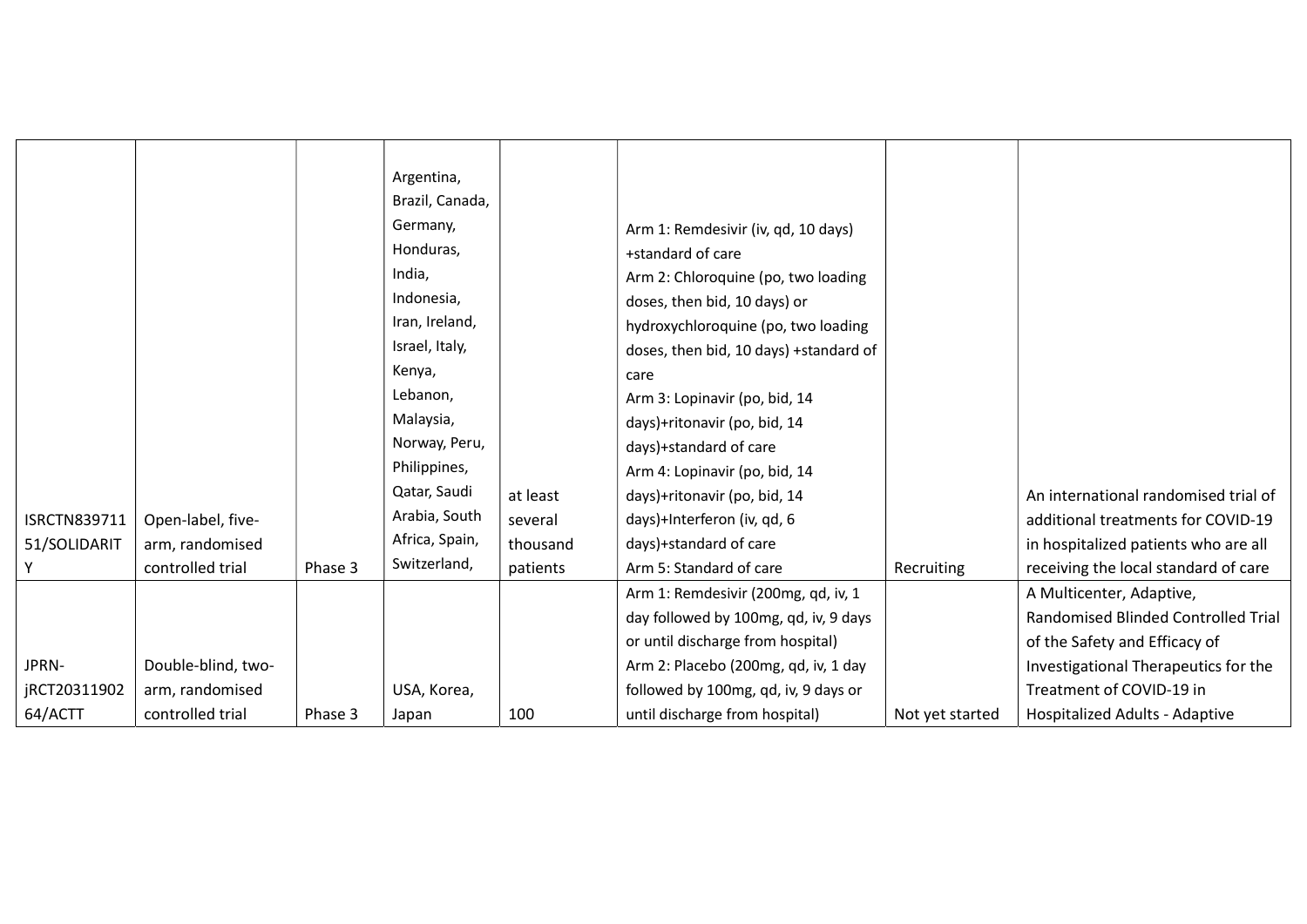| LBCTR202004<br>3495/SOLIDAR<br><b>ITY</b> | Open-label, five-<br>arm, randomised<br>controlled trial  | Phase 3 | Lebanon | 1000 | Arm 1: Remdesivir (iv, qd, 10<br>days)+Standard of care<br>Arm 2: Chloroquine or<br>hydroxychloroquine (po, two loading<br>doses, then bid, 10 days)+Standard of<br>care<br>Arm 3: Lopinavir + Ritonavir (bid, po,<br>14 days)+Standard of care<br>Arm 4: Lopinavir + Ritonavir (bid, po,<br>14 days) + Interferon (bid, po, 14<br>days)+Standard of care<br>Arm 5: Standard of care | Pending    | An international randomised trial of<br>additional treatments for COVID-<br>19 in hospitalised patients who are<br>all receiving the local standard of<br>care - SOLIDARITY                                |
|-------------------------------------------|-----------------------------------------------------------|---------|---------|------|--------------------------------------------------------------------------------------------------------------------------------------------------------------------------------------------------------------------------------------------------------------------------------------------------------------------------------------------------------------------------------------|------------|------------------------------------------------------------------------------------------------------------------------------------------------------------------------------------------------------------|
| NCT04252664                               | Double-blind, two-<br>arm, randomised<br>controlled trial | Phase 3 | China   | 308  | Arm 1: Remdesivir (200mg, 1 day<br>followed by 100mg, qd, iv, 9 days)<br>Arm 2: Placebo (200mg, 1 day<br>followed by 100mg, qd, iv, 9 days)                                                                                                                                                                                                                                          | Suspended  | A Phase 3 Randomised, Double-<br>blind, Placebo-controlled<br>Multicenter Study to Evaluate the<br>Efficacy and Safety of Remdesivir in<br>Hospitalized Adult Patients With<br>Mild and Moderate COVID-19. |
| NCT04257656                               | Double-blind, two-<br>arm, randomised<br>controlled trial | Phase 3 | China   | 237  | Arm 1: Remdesivir (200mg, 1 day<br>followed by 100mg, qd, iv, 9 days)<br>Arm 2: Placebo (200mg, 1 day<br>followed by 100mg, qd, iv, 9 days)                                                                                                                                                                                                                                          | Terminated | A Phase 3 Randomised, Double-<br>blind, Placebo-controlled,<br>Multicenter Study to Evaluate the<br>Efficacy and Safety of Remdesivir in<br>Hospitalized Adult Patients With<br>Severe COVID-19.           |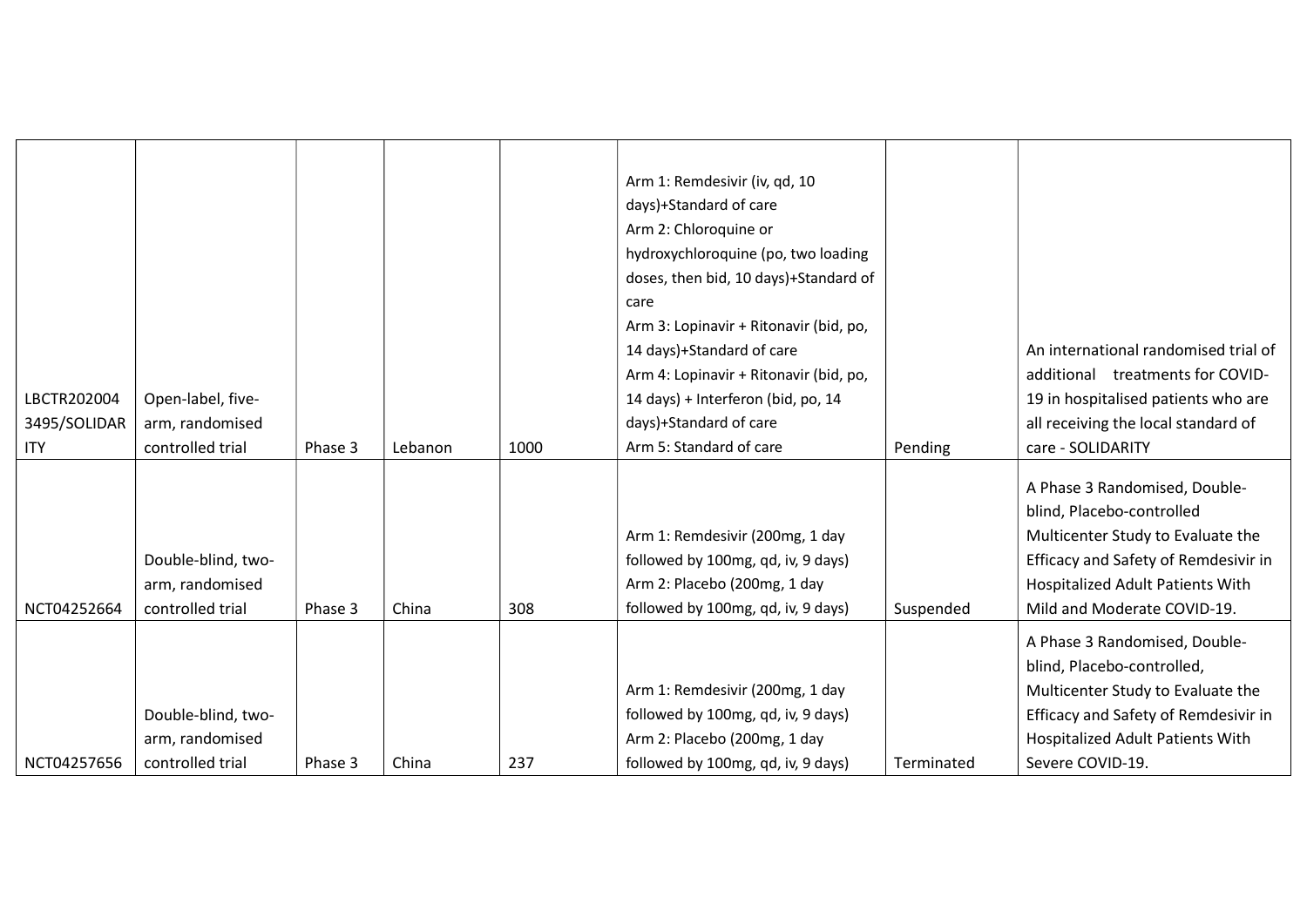| NCT04280705<br>/ACTT | Double-blind, two-<br>arm, randomised<br>controlled trial | Phase 3 | United States,<br>Korea,<br>Denmark,<br>Germany,<br>Greece,<br>Japan,<br>Mexico,<br>Singapore,<br>Spain, United<br>Kingdom | 800  | Arm 1: Remdesivir (200mg, 1 day<br>followed by 100mg, qd, iv, 9 days or<br>until discharge from hospital)<br>Arm 2: Placebo (200mg, 1 day<br>followed by 100mg, qd, iv, 9 days or<br>until discharge from hospital) | Recruiting      | A Multicenter, Adaptive,<br>Randomised Blinded Controlled Trial<br>of the Safety and Efficacy of<br>Investigational Therapeutics for the<br>Treatment of COVID-19 in<br><b>Hospitalized Adults</b> |
|----------------------|-----------------------------------------------------------|---------|----------------------------------------------------------------------------------------------------------------------------|------|---------------------------------------------------------------------------------------------------------------------------------------------------------------------------------------------------------------------|-----------------|----------------------------------------------------------------------------------------------------------------------------------------------------------------------------------------------------|
|                      |                                                           |         |                                                                                                                            |      |                                                                                                                                                                                                                     |                 |                                                                                                                                                                                                    |
|                      |                                                           |         | United States,                                                                                                             |      |                                                                                                                                                                                                                     |                 |                                                                                                                                                                                                    |
|                      |                                                           |         | Korea, China,                                                                                                              |      |                                                                                                                                                                                                                     |                 |                                                                                                                                                                                                    |
|                      |                                                           |         | France,                                                                                                                    |      | Arm 1: Remdesivir (200mg, 1 day                                                                                                                                                                                     |                 |                                                                                                                                                                                                    |
|                      |                                                           |         | Germany,                                                                                                                   |      | followed by 100mg, 4 days)+Standard                                                                                                                                                                                 |                 |                                                                                                                                                                                                    |
|                      |                                                           |         | Hong Kong,                                                                                                                 |      | of care                                                                                                                                                                                                             |                 |                                                                                                                                                                                                    |
|                      |                                                           |         | Italy, Japan,                                                                                                              |      | Arm 2: Remdesivir (200mg, 1 day                                                                                                                                                                                     |                 |                                                                                                                                                                                                    |
|                      |                                                           |         | Netherlands,                                                                                                               |      | followed by 100mg, 9 days)+Standard                                                                                                                                                                                 |                 |                                                                                                                                                                                                    |
|                      |                                                           |         | Singapore,                                                                                                                 |      | of care                                                                                                                                                                                                             |                 |                                                                                                                                                                                                    |
|                      |                                                           |         | Spain,                                                                                                                     |      | Arm 3: Standard of care (Continued                                                                                                                                                                                  |                 | A Phase 3 Randomised Study to                                                                                                                                                                      |
|                      |                                                           |         | Sweden,                                                                                                                    |      | SOC Therapy)                                                                                                                                                                                                        |                 | Evaluate the Safety and Antiviral                                                                                                                                                                  |
|                      |                                                           |         | Switzerland,                                                                                                               |      | Arm 4: Extension Treatment                                                                                                                                                                                          |                 | Activity of Remdesivir (GS-5734™) in                                                                                                                                                               |
|                      | Open-label, three-                                        |         | Taiwan,                                                                                                                    |      | (Remdesivir 5 or 10 days, Remdesivir                                                                                                                                                                                |                 | Participants With Moderate COVID-                                                                                                                                                                  |
|                      | arm, randomised                                           |         | United                                                                                                                     |      | 200mg, 1 day followed by 100mg, 9                                                                                                                                                                                   |                 | 19 Compared to Standard of Care                                                                                                                                                                    |
| NCT04292730          | controlled trial                                          | Phase 3 | Kingdom                                                                                                                    | 1600 | days)+Standard of care                                                                                                                                                                                              | Not yet started | Treatment                                                                                                                                                                                          |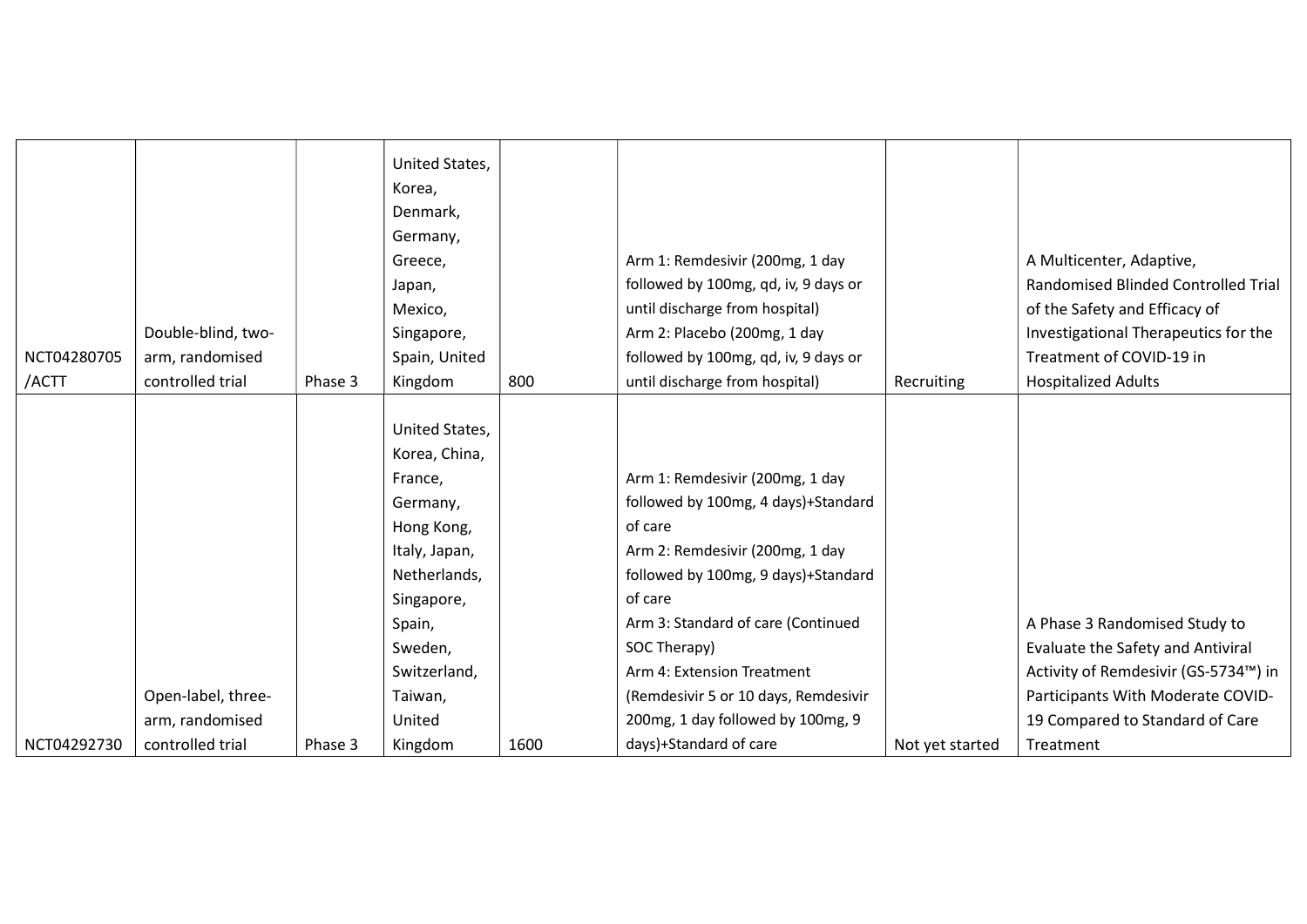|             | Open-label, four-<br>arm, randomised |         | United States, |      | Arm 1: Remdesivir (200mg, iv, 1 day<br>followed by 100mg, iv, 4 days), not<br>mechanically ventilated+Standard of<br>care<br>Arm 2: Remdesivir (200mg, iv, 1 day<br>followed by 100mg, iv, 9 days), not<br>mechanically ventilated + Standard of<br>care<br>Arm 3: Remdesivir (200mg, iv, 1 day<br>followed by 100mg, iv, 9 days),<br>mechanically ventilated + Standard of<br>care<br>Arm 4: Remdesivir, 5 or 10 Days<br>(Extension) (200mg, iv, 1 day followed<br>by 100mg, iv, 9 days), 5 or 10 Days |                 | A Phase 3 Randomised Study to<br>Evaluate the Safety and Antiviral<br>Activity of Remdesivir (GS-5734™) in |
|-------------|--------------------------------------|---------|----------------|------|---------------------------------------------------------------------------------------------------------------------------------------------------------------------------------------------------------------------------------------------------------------------------------------------------------------------------------------------------------------------------------------------------------------------------------------------------------------------------------------------------------|-----------------|------------------------------------------------------------------------------------------------------------|
| NCT04292899 | controlled trial                     | Phase 3 | Korea          | 6000 | (Extension)+Standard of care                                                                                                                                                                                                                                                                                                                                                                                                                                                                            | Not yet started | Participants With Severe COVID-19                                                                          |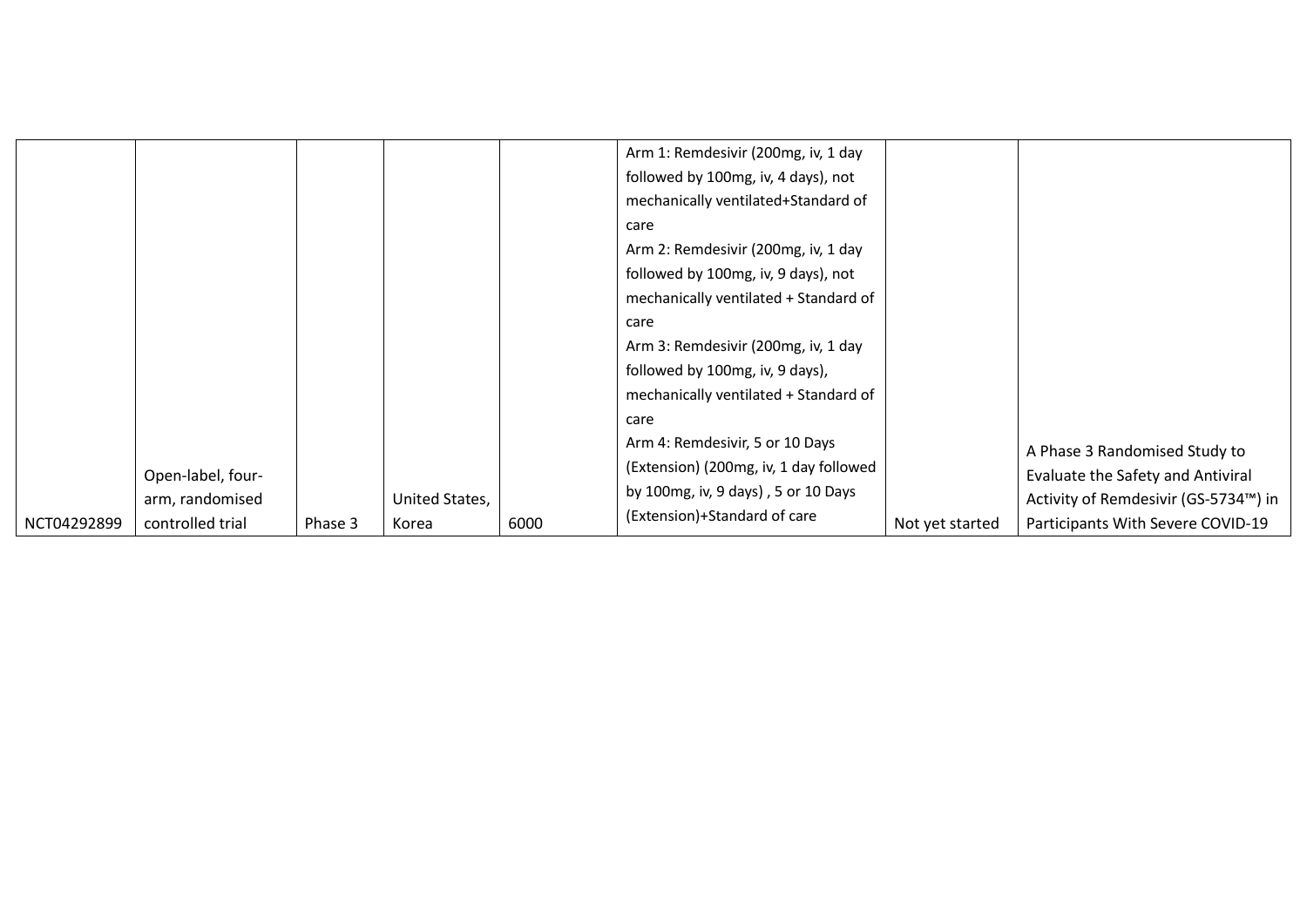|             |                   |         |            |      | Arm 1: Remdesivir (200mg, qd, iv, 1    |            |                                     |
|-------------|-------------------|---------|------------|------|----------------------------------------|------------|-------------------------------------|
|             |                   |         |            |      | day followed by 100mg, qd, iv, 10      |            |                                     |
|             |                   |         |            |      | days)+ Standard of care                |            |                                     |
|             |                   |         |            |      | Arm 2: Lopinavir/ritonavir (400        |            |                                     |
|             |                   |         |            |      | lopinavir mg/100 mg ritonavir, bid,    |            |                                     |
|             |                   |         |            |      | po, 14 days, or 400 lopinavir          |            |                                     |
|             |                   |         |            |      | mg/100 mg ritonavir as a 5-ml          |            |                                     |
|             |                   |         |            |      | suspension, bid, nasogastric tube, 14  |            |                                     |
|             |                   |         |            |      | days) + Standard of care               |            |                                     |
|             |                   |         |            |      | Arm 3: Lopinavir/ritonavir (400        |            |                                     |
|             |                   |         |            |      | lopinavir mg/100 mg ritonavir, bid,    |            |                                     |
|             |                   |         |            |      | po, 14 days, or 400 lopinavir          |            |                                     |
|             |                   |         |            |      | mg/100 mg ritonavir as a 5-ml          |            |                                     |
|             |                   |         |            |      | suspension, bid, nasogastric tube, 14  |            |                                     |
|             |                   |         |            |      | days) +Interferon ß1a (44 µg, iH, a    |            |                                     |
|             |                   |         |            |      | total of 3 doses in 6 days (day 1, day |            |                                     |
|             |                   |         |            |      | 3, day 6)+ Standard of care            |            |                                     |
|             |                   |         |            |      | Arm 4: Hydroxychloroquine (400mg,      |            |                                     |
|             |                   |         |            |      | bid, po 1 day followed by 400mg, qd,   |            |                                     |
|             |                   |         |            |      | po, 9 days, or 600mg, bid,             |            |                                     |
|             |                   |         |            |      | nasogastric tube, 1 day followed by    |            | Multi-centre, Adaptive, Randomised  |
|             | Open-label, five- |         |            |      | 400mg, qd, nasogastric tube, 9 days)+  |            | Trial of the Safety and Efficacy of |
| NCT04315948 | arm, randomised   |         | France,    |      | Standard of care                       |            | Treatments of COVID-19 in           |
| /DisCoVeRy  | controlled trial  | Phase 3 | Luxembourg | 3100 | Arm 5: Standard of care                | Recruiting | <b>Hospitalized Adults</b>          |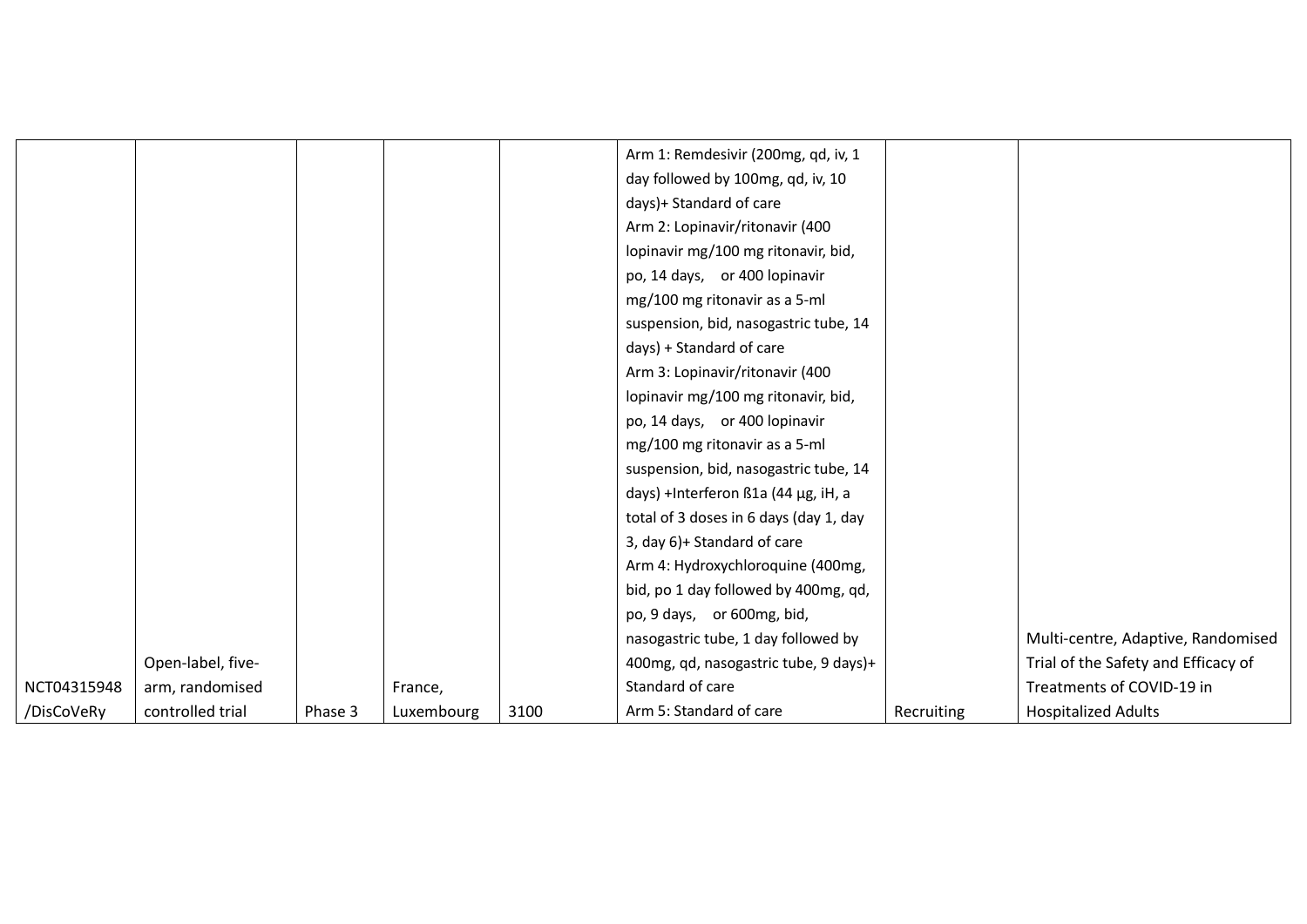| NCT04321616           | Open-label, three-<br>arm, randomised<br>controlled trial | Phase 2<br>/Phase 3 | Norway | 700  | Arm 1: Remdesivir (200mg followed<br>by 100mg, qd, iv, 10 days)<br>Arm 2: Hydroxychloroquine (800mg<br>followed by 400mg, bid, po, 10 days)<br>Arm 3: Standard of care                                                                                                                                                                                                 | Recruiting | The (Norwegian) NOR Solidarity<br>Multicenter Trial on the Efficacy of<br>Different Anti-viral Drugs in SARS-<br>CoV-2 Infected Patients                                                                                                                                                                                                                                          |
|-----------------------|-----------------------------------------------------------|---------------------|--------|------|------------------------------------------------------------------------------------------------------------------------------------------------------------------------------------------------------------------------------------------------------------------------------------------------------------------------------------------------------------------------|------------|-----------------------------------------------------------------------------------------------------------------------------------------------------------------------------------------------------------------------------------------------------------------------------------------------------------------------------------------------------------------------------------|
| NCT04330690<br>/CATCO | Open-label, four-<br>arm, randomised<br>controlled trial  | Phase 2             | Canada | 2900 | Arm 1: Remdesivir (200mg, qd, iv, 1<br>day followed by 100mg, qd, iv, 9 days)<br>+ standard of care<br>Arm 2: lopinavir/ritonavir<br>(400mg/100mg, po, 14 days or until<br>discharge from hospital) + standard of<br>care<br>Arm 3: Hydroxychloroquine (800mg,<br>bid, po, 1 day followed by 400mg, bid,<br>po, 10 days) + standard of care<br>Arm 4: Standard of care | Recruiting | A Multi-centre, Adaptive,<br>Randomised, Open-label, Controlled<br>Clinical Trial of the Safety and<br><b>Efficacy of Investigational</b><br>Therapeutics for the Treatment of<br>COVID-19 in Hospitalized Patients<br>(CATCO: Canadian Treatments for<br>COVID-19), in Conjunction With the<br><b>Public Health Emergency</b><br>SOLIDARITY Trial (World Health<br>Organization) |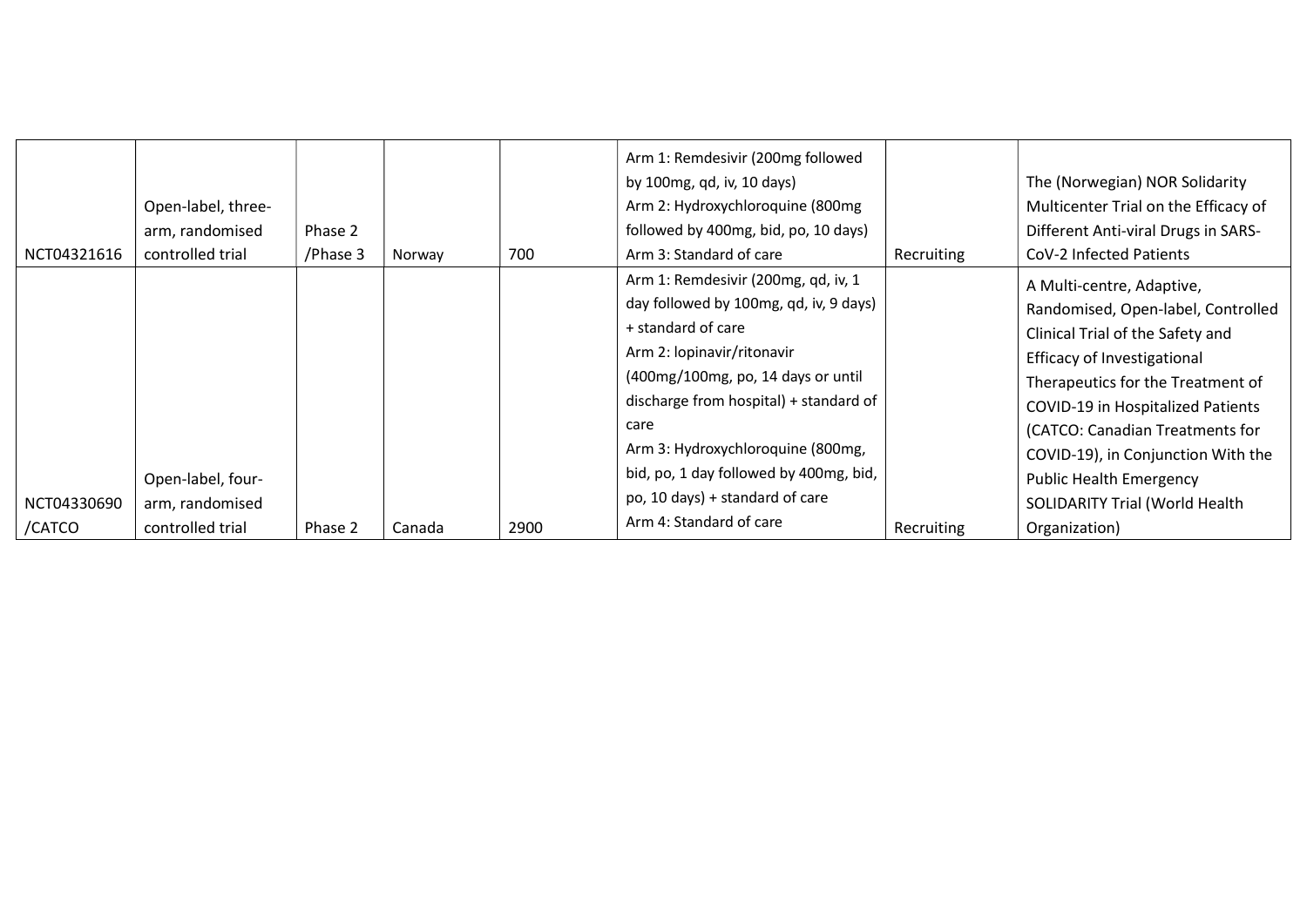|             |                       |          |                      |     | Arm 1: Remdesivir (200mg, iv, on day  |            |                               |
|-------------|-----------------------|----------|----------------------|-----|---------------------------------------|------------|-------------------------------|
|             |                       |          |                      |     | 1 followed by 100mg, iv, qd, 10 days) |            |                               |
|             |                       |          |                      |     | Arm 2: Hydroxychloroquine (200mg,     |            |                               |
|             |                       |          |                      |     | po, tid, 10 days) + Azithromycin      |            |                               |
|             |                       |          |                      |     | (500mg, iv, 1 day followed by 250mg,  |            |                               |
|             |                       |          |                      |     | iv, 4days)                            |            |                               |
|             |                       |          |                      |     | Arm 3: Hydroxychloroquine (200mg,     |            |                               |
|             |                       |          |                      |     | po, tid, 10 days) + Doxycycline       |            |                               |
|             |                       |          |                      |     | (100mg, iv, bid, with each dose given |            |                               |
|             |                       |          |                      |     | over 1 to 4-hours)                    |            |                               |
|             |                       |          |                      |     | Arm 4: Hydroxychloroquine (200mg,     |            |                               |
|             |                       |          |                      |     | po, tid, 10 days) + Clindamycin (150- |            |                               |
|             |                       |          |                      |     | 450mg, po, qid, 10 days OR 4800 mg,   |            |                               |
|             |                       |          |                      |     | iv, qd - beginning with 150mg initial |            |                               |
|             |                       |          |                      |     | rapid infusion, followed by           |            |                               |
|             |                       |          |                      |     | continuous infusion, 7 days)          |            |                               |
|             |                       |          |                      |     | Arm 5: Hydroxychloroquine (200mg,     |            |                               |
|             |                       |          |                      |     | po, tid, 10 days) +Primaquine (200mg, |            |                               |
|             |                       |          |                      |     | po, on Day 1)+Clindamycin 150-        |            |                               |
|             |                       |          |                      |     | 450mg, po, qid, 10days OR 4800mg,     |            |                               |
|             |                       |          |                      |     | iv, qd - beginning with 150mg initial |            |                               |
|             |                       |          |                      |     | rapid infusion, followed by           |            |                               |
|             |                       |          |                      |     | continuous infusion, 7 days)          |            |                               |
|             |                       |          |                      |     | Arm 6: Hydroxychloroquine (Day 1:     |            |                               |
|             |                       |          |                      |     | 800mg, po followed by 400mg 8         |            |                               |
|             |                       |          |                      |     | hours later. Days 2 and 3: 400mg, po, |            |                               |
|             |                       |          |                      |     | qd)+Primaquine (200mg, po, on Day     |            |                               |
|             | Single-blind, eleven- |          |                      |     | 1)+Clindamycin (150-450mg, po, qid,   |            |                               |
| NCT04349410 | arm, randomised       | Phase 2  |                      |     | 10 days OR 4800mg, iv, qd - beginning |            | The Fleming [FMTVDM] Directed |
| /FMTVDM     | controlled trial      | /Phase 3 | <b>United States</b> | 500 | with 150 mg initial rapid infusion,   | Recruiting | CoVid-19 Treatment Protocol   |
|             |                       |          |                      |     | <u>llouwd by continuous inf</u>       |            |                               |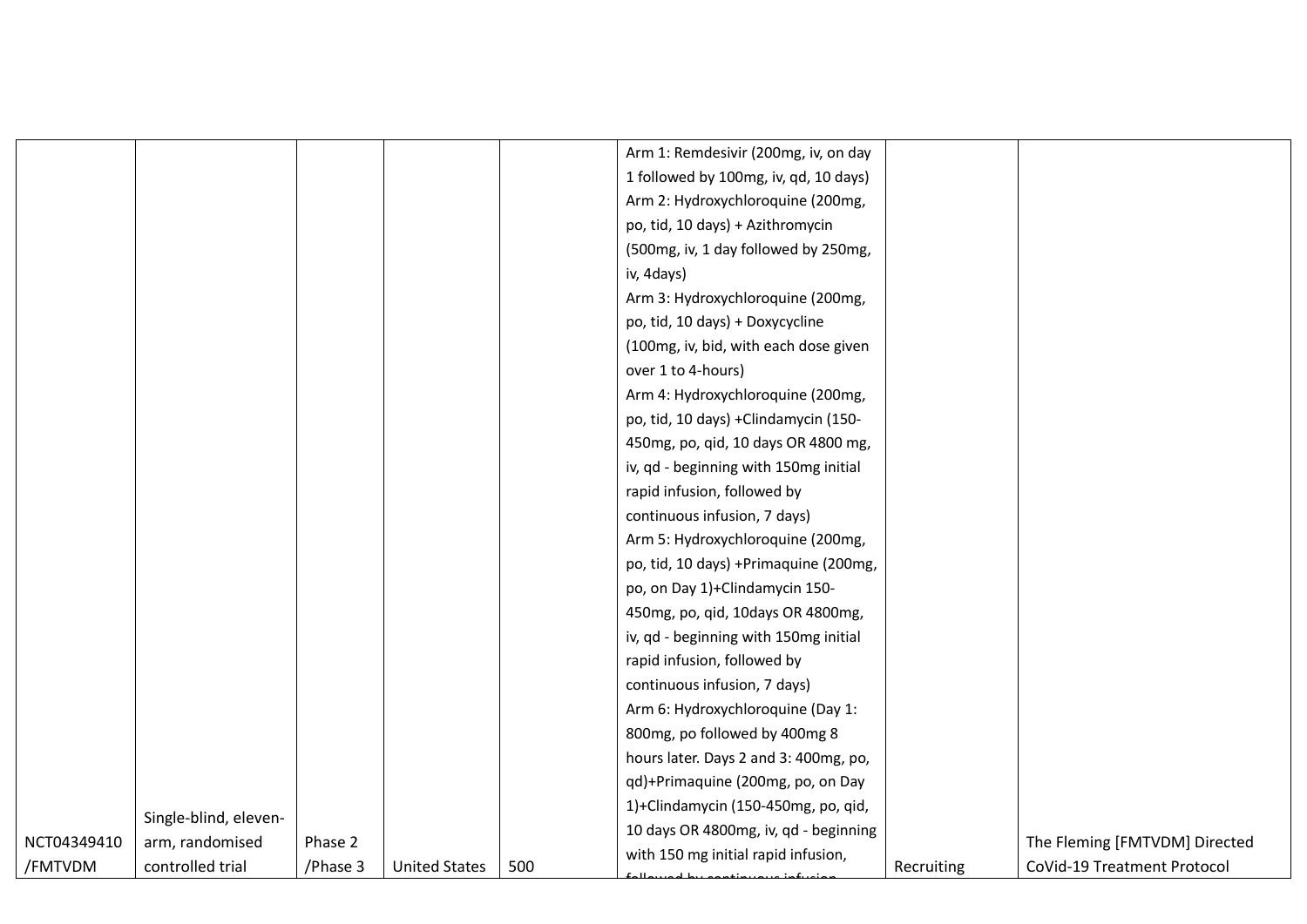|             |                    |         |                      |      | Arm 1: Remdesivir (200mg, qd, iv, 1     |            | A Multicenter, Adaptive,                  |
|-------------|--------------------|---------|----------------------|------|-----------------------------------------|------------|-------------------------------------------|
|             |                    |         |                      |      | day followed by 100mg, qd, iv, 9 days)  |            | Randomized Blinded Controlled Trial       |
|             |                    |         | United States,       |      | + baricitinib (4mg, qd, po, 14 days)    |            | of the Safety and Efficacy of             |
|             | Double-blind, two- |         | Japan, Korea,        |      | Arm 2: Remdesivir (200mg, qd, iv, 1)    |            | Investigational Therapeutics for the      |
| NCT04401579 | arm, randomised    |         | Mexico,              |      | day followed by 100mg, qd, iv, 9 days)  |            | Treatment of COVID-19 in                  |
| /ACTT-II    | controlled trial   | Phase 3 | Singapore            | 1032 | + baricitinib placebo (qd, po, 14 days) | Recruiting | Hospitalized Adults (ACTT-II)             |
|             |                    |         |                      |      |                                         |            | A Phase III, Randomized, Double-          |
|             |                    |         |                      |      | Arm 1: Remdesivir (iv, loading dose,    |            | Blind, Multicenter Study to Evaluate      |
|             |                    |         |                      |      | then qd, iv, 9 days) + tocilizumab (iv, |            | the Efficacy and Safety of                |
|             |                    |         |                      |      | single infusion on Day 1)               |            | Remdesivir Plus Tocilizumab               |
|             | Double-blind, two- |         |                      |      | Arm 2: Remdesivir (iv, loading dose,    |            | <b>Compared With Remdesivir Plus</b>      |
| NCT04409262 | arm, randomised    |         | United States,       |      | then qd, iv, 9 days) + placebo (iv,     |            | Placebo in Hospitalized Patients          |
| /REMDACTA   | controlled trial   | Phase 3 | <b>Brazil</b>        | 450  | single infusion on Day 1)               | Recruiting | With Severe COVID-19 Pneumonia            |
|             |                    |         |                      |      |                                         |            |                                           |
|             |                    |         |                      |      |                                         |            |                                           |
|             |                    |         |                      |      | Arm 1: Remdesivir (200mg, qd, iv, 1     |            |                                           |
|             |                    |         |                      |      | day followed by 100mg, qd, iv, 4 days,  |            |                                           |
|             |                    |         |                      |      | may be extended up to a total of 10     |            | A Phase 2, Randomized, Double-            |
|             |                    |         |                      |      | days) + merimepodib (400mg - total      |            | Blind, Placebo-Controlled Study of        |
|             |                    |         |                      |      | 1200mg/day, tid, po, 10 days)           |            | the Efficacy and Safety of Oral           |
|             |                    |         |                      |      | Arm 2: Remdesivir (200mg, qd, iv, 1     |            | Merimepodib in Combination With           |
|             | Double-blind, two- |         |                      |      | day followed by 100mg, qd, iv, 4 days,  |            | Intravenous Remdesivir in Adult           |
|             | arm, randomised    |         |                      |      | may be extended up to a total of 10     |            | <b>Patients With Advanced Coronavirus</b> |
| NCT04410354 | controlled trial   | Phase 2 | <b>United States</b> | 40   | days) + placebo (tid, po, 10 days)      | Recruiting | Disease 2019 (COVID-19)                   |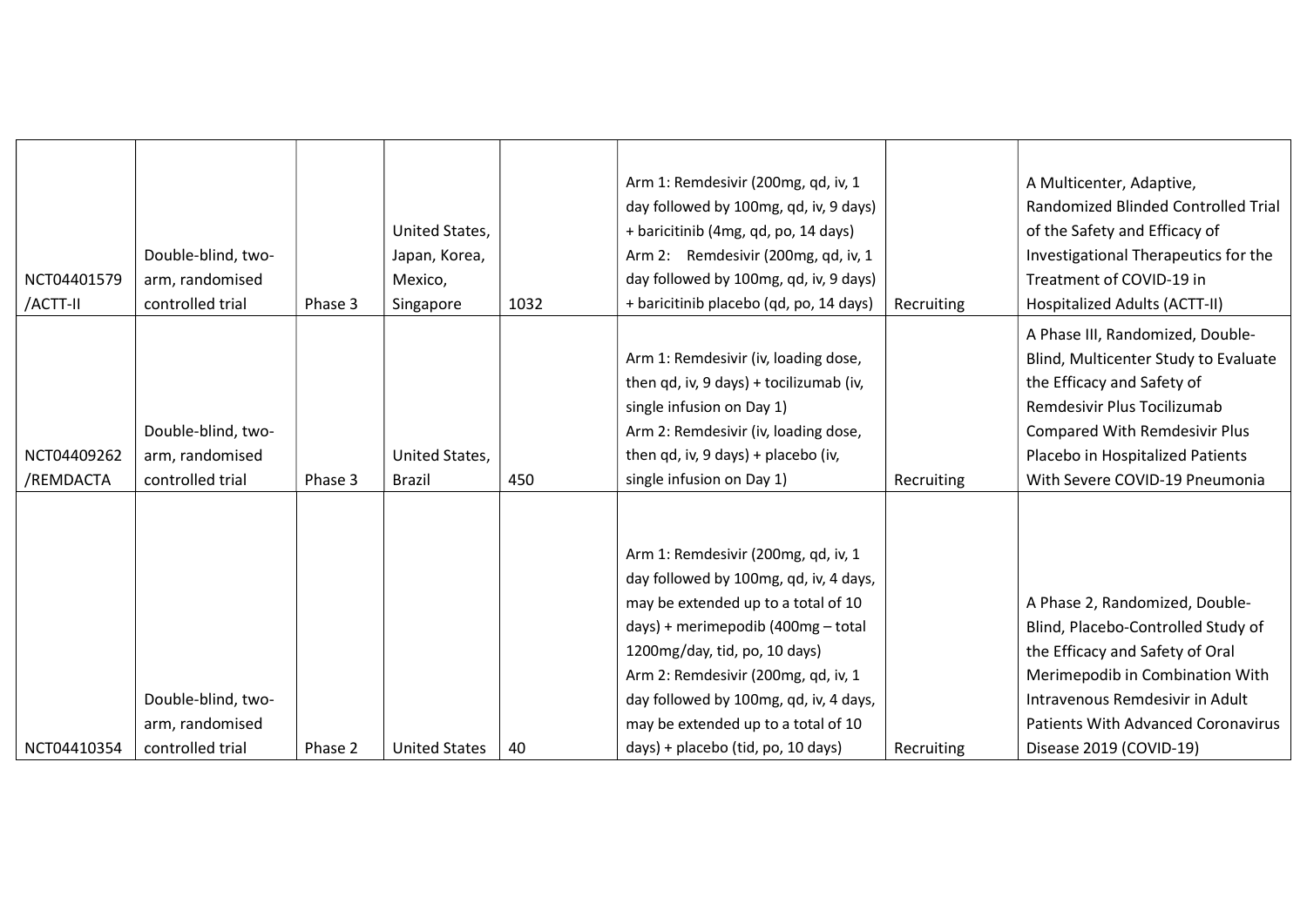| Non-randomised trial (interventional) |                  |          |           |           |                                        |                 |                                           |  |  |  |  |
|---------------------------------------|------------------|----------|-----------|-----------|----------------------------------------|-----------------|-------------------------------------------|--|--|--|--|
|                                       |                  |          |           |           |                                        |                 | Intermediate-Size Patient                 |  |  |  |  |
|                                       |                  |          |           |           |                                        |                 | Population Expanded Access                |  |  |  |  |
|                                       | One-arm, non-    |          |           |           |                                        |                 | <b>Treatment Protocol for Coronavirus</b> |  |  |  |  |
|                                       | randomised trial |          |           |           |                                        |                 | Disease 2019 (COVID-19) Remdesivir        |  |  |  |  |
| NCT04302766                           | (interventional) | Phase 1  | <b>NR</b> | <b>NR</b> | Remdesivir (regimen not reported)      | Not yet started | (RDV, GS-5734™)                           |  |  |  |  |
|                                       |                  |          |           |           |                                        |                 |                                           |  |  |  |  |
|                                       |                  |          |           |           | Arm 1: Remdesivir (200mg, qd, iv, 1    |                 | A Phase 2/3 Single-Arm, Open-Label        |  |  |  |  |
|                                       |                  |          |           |           | day followed by 100mg, qd, iv, 9 days) |                 | Study to Evaluate the Safety,             |  |  |  |  |
|                                       |                  |          |           |           | or remdesivir (5mg/kg, qd, iv, 1 day   |                 | Tolerability, Pharmacokinetics, and       |  |  |  |  |
|                                       | One-arm, non-    |          |           |           | followed by 2.5 mg/kg, qd, iv, 9 days) |                 | Efficacy of Remdesivir (GS-5734™) in      |  |  |  |  |
| NCT04431453                           | randomised trial | Phase 2/ |           |           | or remdesivir (dose determined by      |                 | Participants From Birth to < 18 Years     |  |  |  |  |
| /CARAVAN                              | (interventional) | Phase 3  | <b>NR</b> | 52        | data from previous cohort)             | Not yet started | of Age With COVID-19                      |  |  |  |  |
| Cohort-study                          |                  |          |           |           |                                        |                 |                                           |  |  |  |  |
|                                       |                  |          |           |           |                                        |                 | Multicenter, Retrospective Study of       |  |  |  |  |
| NCT04365725                           | One-arm, cohort- |          |           |           |                                        |                 | the Effects of Remdesivir in the          |  |  |  |  |
| /REMDECO-19                           | study            | Unknown  | France    | 200       | Remdesivir (regimen not reported)      | Recruiting      | Treatment of Severe Covid-19              |  |  |  |  |
|                                       |                  |          |           |           |                                        |                 |                                           |  |  |  |  |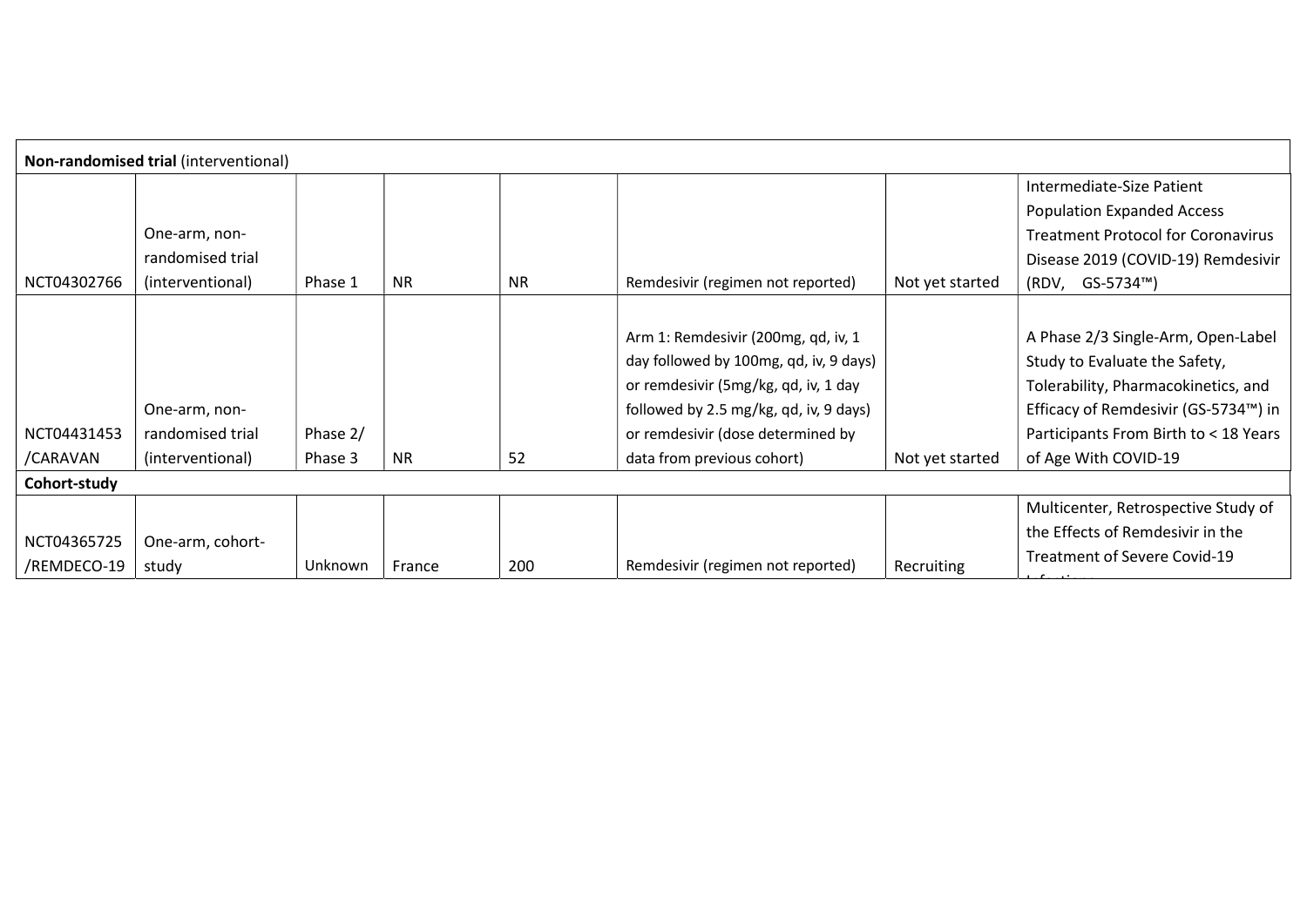|             |                  |           | United States,   |           |                                 |                 |                                  |
|-------------|------------------|-----------|------------------|-----------|---------------------------------|-----------------|----------------------------------|
|             |                  |           | Australia,       |           |                                 |                 |                                  |
|             |                  |           | Belgium,         |           |                                 |                 |                                  |
|             |                  |           | Canada,          |           |                                 |                 |                                  |
|             |                  |           | Cyprus,          |           |                                 |                 |                                  |
|             |                  |           | Czechia,         |           |                                 |                 |                                  |
|             |                  |           | Estonia,         |           |                                 |                 |                                  |
|             |                  |           | France,          |           |                                 |                 |                                  |
|             |                  |           | Germany,         |           |                                 |                 |                                  |
|             |                  |           | Greece,          |           |                                 |                 |                                  |
|             |                  |           | Hungary,         |           |                                 |                 |                                  |
|             |                  |           | Ireland, Israel, |           |                                 |                 |                                  |
|             |                  |           | Italy,           |           |                                 |                 |                                  |
|             |                  |           | Netherlands,     |           |                                 |                 |                                  |
|             |                  |           | Poland,          |           |                                 |                 |                                  |
|             |                  |           | Portugal,        |           |                                 |                 |                                  |
|             |                  |           | Romania,         |           |                                 |                 |                                  |
|             |                  |           | Slovakia,        |           |                                 |                 |                                  |
|             |                  |           | Slovenia,        |           |                                 |                 |                                  |
|             |                  |           | Spain,           |           |                                 |                 |                                  |
|             |                  |           | Switzerland,     |           |                                 |                 | <b>Expanded Access Treatment</b> |
|             | One-arm, non-    |           | United           |           | Remdesivir (iv, over 30 to 120  |                 | Protocol: Remdesivir (RDV, GS-   |
|             | randomised trial |           | Kingdom,         |           | minutes), unclear how often its |                 | 5734) for the Treatment of SARS- |
| NCT04323761 | (interventional) | <b>NR</b> | Australia,       | <b>NR</b> | administered                    | Not yet started | CoV2 (CoV) Infection             |